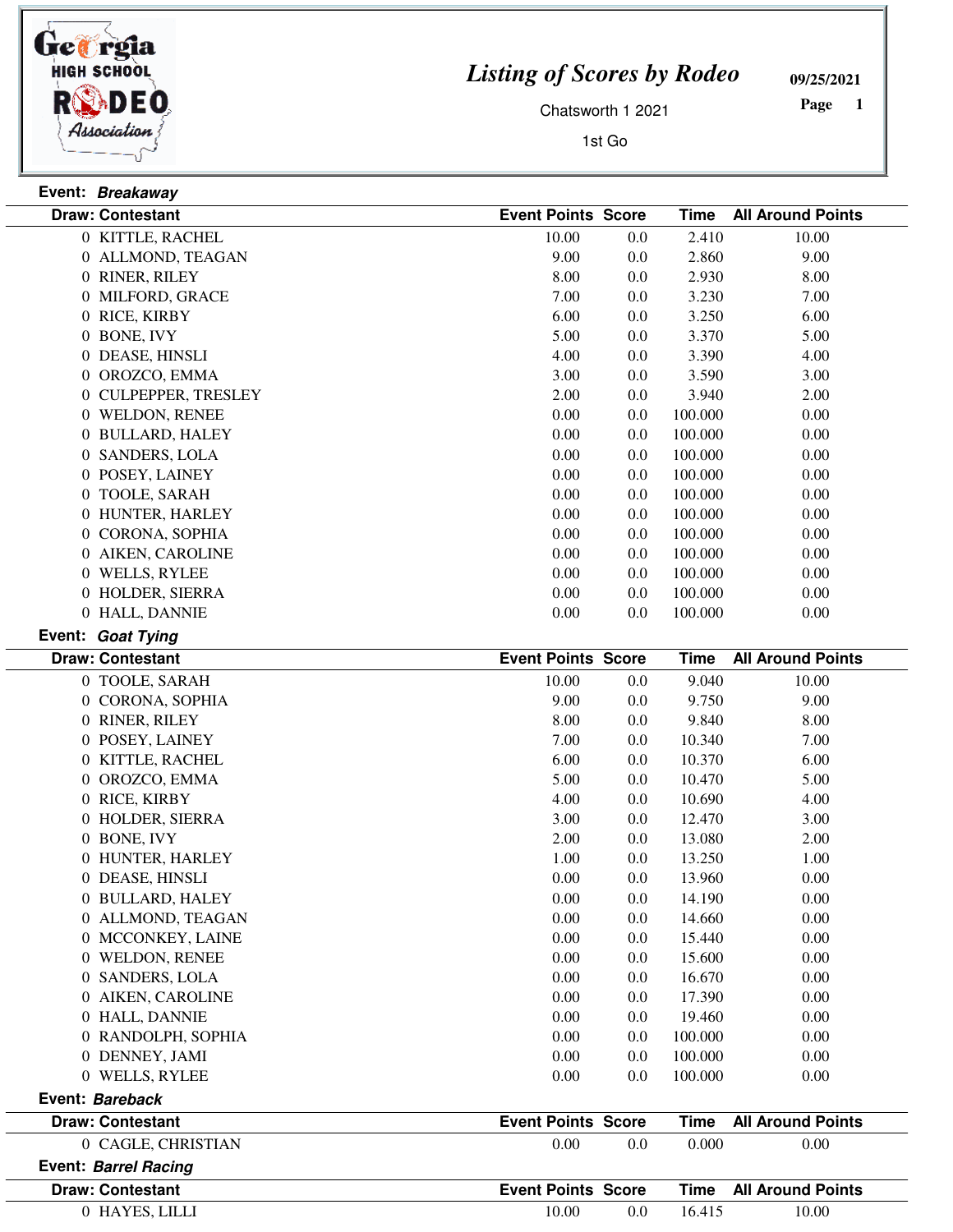| Ge@rgia<br><b>HIGH SCHOOL</b>     | <b>Listing of Scores by Rodeo</b>        | 09/25/2021               |
|-----------------------------------|------------------------------------------|--------------------------|
|                                   | Chatsworth 1 2021                        | Page<br>2                |
| Association                       |                                          |                          |
|                                   | 1st Go                                   |                          |
| 0 RICE, KIRBY                     | 16.517<br>9.00<br>0.0                    | 9.00                     |
| 0 POSEY, LAINEY                   | 8.00<br>0.0<br>16.587                    | 8.00                     |
| 0 HOLDER, SIERRA                  | 7.00<br>16.845<br>0.0                    | 7.00                     |
| 0 KITTLE, RACHEL                  | 6.00<br>16.952<br>0.0                    | 6.00                     |
| 0 GARLAND, PRESLEY                | 5.00<br>17.023<br>0.0                    | 5.00                     |
| 0 RINER, RILEY                    | 4.00<br>17.045<br>0.0                    | 4.00                     |
| 0 DENNEY, JAMI                    | 3.00<br>17.104<br>0.0                    | 3.00                     |
| 0 ROARK, BREE                     | 2.00<br>17.117<br>0.0                    | 2.00                     |
| 0 CORONA, SOPHIA                  | 17.198<br>1.00<br>0.0                    | 1.00                     |
| 0 MCCONKEY, LAINE                 | 0.00<br>0.0<br>17.279                    | 0.00                     |
| SIMPSON, ANSLEY<br>$\overline{0}$ | 0.00<br>0.0<br>17.305                    | 0.00                     |
| 0 LAISTER, BROOK                  | 0.00<br>0.0<br>17.360                    | 0.00                     |
| 0 BULLARD, HALEY                  | 0.00<br>0.0<br>17.578                    | 0.00                     |
| 0 DEASE, HINSLI                   | 0.00<br>17.715<br>0.0                    | 0.00                     |
| 0 STANTON, BAYLEE                 | 0.00<br>0.0<br>17.725                    | 0.00                     |
| 0 WELLS, RYLEE                    | 0.00<br>17.826<br>0.0                    | 0.00                     |
| 0 HALL, DANNIE                    | 0.00<br>17.874<br>0.0                    | 0.00                     |
| 0 WELLS, SHELBY                   | 0.00<br>17.962<br>0.0                    | 0.00                     |
| 0 HUFSTETLER, NICOLE              | 0.00<br>18.002<br>0.0                    | 0.00                     |
| 0 ALLMOND, TEAGAN                 | 0.00<br>18.553<br>0.0                    | 0.00                     |
| 0 BURNETT, TORI                   | 0.00<br>0.0<br>19.498                    | 0.00                     |
| 0 SOWERS, EMMY                    | 0.00<br>19.852<br>0.0                    | 0.00                     |
| <b>BROOKS, JENNA</b><br>0         | 0.00<br>20.023<br>0.0                    | 0.00                     |
| 0 WHITE, JOZIE                    | 0.00<br>21.996<br>0.0                    | 0.00                     |
| 0 PFIEL, THERESA                  | 0.00<br>0.0<br>22.291                    | 0.00                     |
| 0 CHADWICK, KIRSTIN               | 0.00<br>0.0<br>22.501                    | 0.00                     |
| 0 AIKEN, CAROLINE                 | 0.00<br>24.211                           | 0.00                     |
| 0 HOPEAU, LEILA                   | 0.0<br>0.00<br>100.000<br>0.0            | 0.00                     |
| 0 RANDOLPH, SOPHIA                | 0.00<br>100.000<br>0.0                   | 0.00                     |
| 0 PITTS, KENDALL                  | 0.00<br>0.0<br>100.000                   | 0.00                     |
| <b>Event: Bull Riding</b>         |                                          |                          |
| <b>Draw: Contestant</b>           | <b>Event Points Score</b><br><b>Time</b> | <b>All Around Points</b> |
| 0 SULLIVAN, CARTER                | 0.00<br>0.000<br>0.0                     | 0.00                     |
| 0 ALLISTON, LEVI                  | 0.00<br>0.000<br>0.0                     | 0.00                     |
| 0 FORRISTER, JACOB                | 0.00<br>0.000<br>0.0                     | 0.00                     |
| 0 BARNETTE, JACKSON               | 0.00<br>0.000<br>0.0                     | 0.00                     |
| 0 SEABOLT, ELI                    | 0.00<br>0.000<br>0.0                     | 0.00                     |
| 0 SPENCE, LOGAN                   | 0.00<br>0.000<br>0.0                     | 0.00                     |
| 0 MULL, LANE                      | 0.00<br>0.0<br>0.000                     | 0.00                     |
| 0 KARNES, LANDON                  | 0.00<br>0.000<br>0.0                     | 0.00                     |
| Event: Calf Roping                |                                          |                          |
| <b>Draw: Contestant</b>           | <b>Event Points Score</b><br><b>Time</b> | <b>All Around Points</b> |
| 0 TOWNSEND, ZACHARY               | 10.00<br>9.590<br>0.0                    | 10.00                    |
| 0 SAMPLES, ELI                    | 9.00<br>12.150<br>0.0                    | 9.00                     |
| 0 GREEN, RILEY                    | 8.00<br>13.130<br>0.0                    | 8.00                     |
| 0 BURGESS, HANK                   | 7.00<br>0.0<br>14.560                    | 7.00                     |
| 0 WEST, BEAU                      | 6.00<br>0.0<br>15.770                    | 6.00                     |
| 0 DENNEY, LUKE                    | 5.00<br>0.0<br>16.190                    | 5.00                     |
| 0 BUCHANAN, GAVIN                 | 4.00<br>18.040<br>0.0                    | 4.00                     |
| ORR, TEIGAN<br>$\overline{0}$     | 3.00<br>18.290<br>0.0                    | 3.00                     |
| 0 GOBLE, CASH                     | 2.00<br>19.460<br>0.0                    | 2.00                     |
| 0 CAGLE, CHRISTIAN                | 1.00<br>0.0<br>28.190                    | 1.00                     |
|                                   |                                          |                          |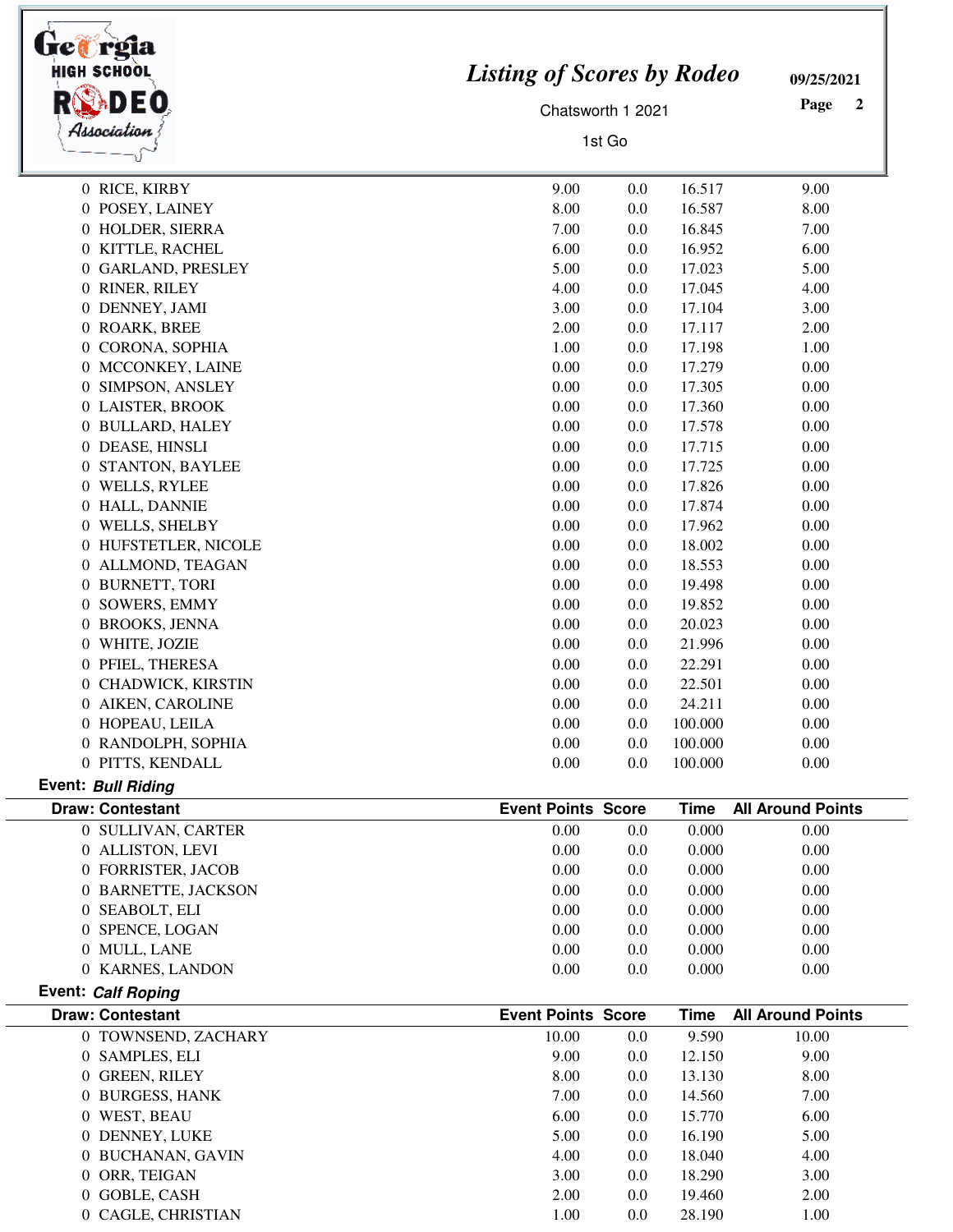| tre#rgia<br>HIGH SCHOOL<br>DEO        | <b>Listing of Scores by Rodeo</b><br>Chatsworth 1 2021<br>1st Go |            |                   | 09/25/2021<br>Page<br>3  |
|---------------------------------------|------------------------------------------------------------------|------------|-------------------|--------------------------|
| Association                           |                                                                  |            |                   |                          |
| 0 PAYTON, GUNTER                      | 0.00                                                             | 0.0        | 100.000           | 0.00                     |
| 0 HARPER, ADISON                      | 0.00                                                             | 0.0        | 100.000           | 0.00                     |
| 0 SAPP, BALEY                         | 0.00                                                             | 0.0        | 100.000           | 0.00                     |
| 0 MILFORD, GARRETT                    | 0.00                                                             | 0.0        | 100.000           | 0.00                     |
| 0 GRAY, NATHAN                        | 0.00                                                             | 0.0        | 100.000           | 0.00                     |
| 0 MILLER, TREVOR                      | 0.00                                                             | 0.0        | 100.000           | 0.00                     |
| 0 THOMAS, LOGAN                       | 0.00                                                             | 0.0        | 100.000           | 0.00                     |
| 0 SAPP, JHETT                         | 0.00                                                             | 0.0        | 100.000           | 0.00                     |
| 0 WILLIAMS, TATE                      | 0.00                                                             | 0.0        | 100.000           | 0.00                     |
| 0 HOBSON, CHARLIE                     | 0.00                                                             | 0.0        | 100.000           | 0.00                     |
| 0 OROZCO, KOLTON                      | 0.00                                                             | 0.0        | 100.000           | 0.00                     |
| Event: Poles                          |                                                                  |            |                   |                          |
| <b>Draw: Contestant</b>               | <b>Event Points Score</b>                                        |            | <b>Time</b>       | <b>All Around Points</b> |
| 0 HALL, DANNIE                        | 10.00                                                            | 0.0        | 21.534            | 10.00                    |
| 0 BULLARD, HALEY<br>0 RICE, KIRBY     | 9.00<br>8.00                                                     | 0.0        | 21.566            | 9.00                     |
| 0 POSEY, LAINEY                       | 7.00                                                             | 0.0        | 21.937            | 8.00                     |
| 0 DEASE, HINSLI                       | 6.00                                                             | 0.0<br>0.0 | 22.192<br>22.205  | 7.00<br>6.00             |
| 0 RINER, RILEY                        | 5.00                                                             | 0.0        | 22.242            | 5.00                     |
| 0 BUTLER, ELLIE                       | 4.00                                                             | 0.0        | 22.469            | 4.00                     |
| 0 STANTON, BAYLEE                     | 3.00                                                             | 0.0        | 22.475            | 3.00                     |
| 0 KITTLE, RACHEL                      | 2.00                                                             | 0.0        | 22.579            | 2.00                     |
| 0 HUFSTETLER, NICOLE                  | 1.00                                                             | 0.0        | 22.705            | 1.00                     |
| 0 PFIEL, THERESA                      | 0.00                                                             | 0.0        | 22.729            | 0.00                     |
| 0 ROARK, BREE                         | 0.00                                                             | 0.0        | 23.245            | 0.00                     |
| 0 ALLMOND, TEAGAN                     | 0.00                                                             | 0.0        | 23.287            | 0.00                     |
| 0 WELLS, RYLEE                        | 0.00                                                             | 0.0        | 23.753            | 0.00                     |
| 0 SIMPSON, ANSLEY                     | 0.00                                                             | 0.0        | 24.649            | 0.00                     |
| 0 BURNETT, TORI                       | 0.00                                                             | 0.0        | 27.586            | 0.00                     |
| 0 DENNEY, JAMI                        | 0.00                                                             | 0.0        | 27.639            | 0.00                     |
| 0 BROOKS, JENNA                       | 0.00                                                             | 0.0        | 31.652            | 0.00                     |
| 0 CORONA, SOPHIA                      | 0.00                                                             | 0.0        | 32.837            | 0.00                     |
| 0 CHADWICK, KIRSTIN                   | 0.00                                                             | 0.0        | 33.283            | 0.00                     |
| 0 HOPEAU, LEILA                       | 0.00                                                             | 0.0        | 100.000           | 0.00                     |
| 0 RANDOLPH, SOPHIA                    | 0.00                                                             | 0.0        | 100.000           | 0.00                     |
| 0 AIKEN, CAROLINE                     | 0.00                                                             | 0.0        | 100.000           | 0.00                     |
| 0 GARLAND, PRESLEY                    | 0.00                                                             | 0.0        | 100.000           | 0.00                     |
| <b>Event: Steer Wrestling</b>         |                                                                  |            |                   |                          |
| <b>Draw: Contestant</b>               | <b>Event Points Score</b>                                        |            | <b>Time</b>       | <b>All Around Points</b> |
| 0 TOWNSEND, ZACHARY                   | 10.00                                                            | 0.0        | 10.130            | 10.00                    |
| 0 ORR, TEIGAN                         | 9.00                                                             | 0.0        | 18.370            | 9.00                     |
| 0 CAGLE, CHRISTIAN<br>0 BURGESS, HANK | 8.00<br>0.00                                                     | 0.0<br>0.0 | 22.090<br>100.000 | 8.00<br>0.00             |
| Event: Team Roping                    |                                                                  |            |                   |                          |
| <b>Draw: Contestant</b>               | <b>Event Points Score</b>                                        |            | <b>Time</b>       | <b>All Around Points</b> |
| 0 GRAY, NATHAN (1)                    | 10.00                                                            | 0.0        | 9.580             | 10.00                    |
| 0 WEST, BEAU (2)                      | 10.00                                                            | 0.0        | 9.580             | 10.00                    |
| 0 TOOLE, SARAH (1)                    | 9.00                                                             | 0.0        | 10.690            | 9.00                     |
| 0 DENNEY, LUKE (2)                    | 9.00                                                             | 0.0        | 10.690            | 9.00                     |
| 0 CAGLE, CHRISTIAN (1)                | 8.00                                                             | 0.0        | 14.110            | 8.00                     |
| 0 AIKEN, CAROLINE (2)                 | 8.00                                                             | 0.0        | 14.110            | 8.00                     |

ī